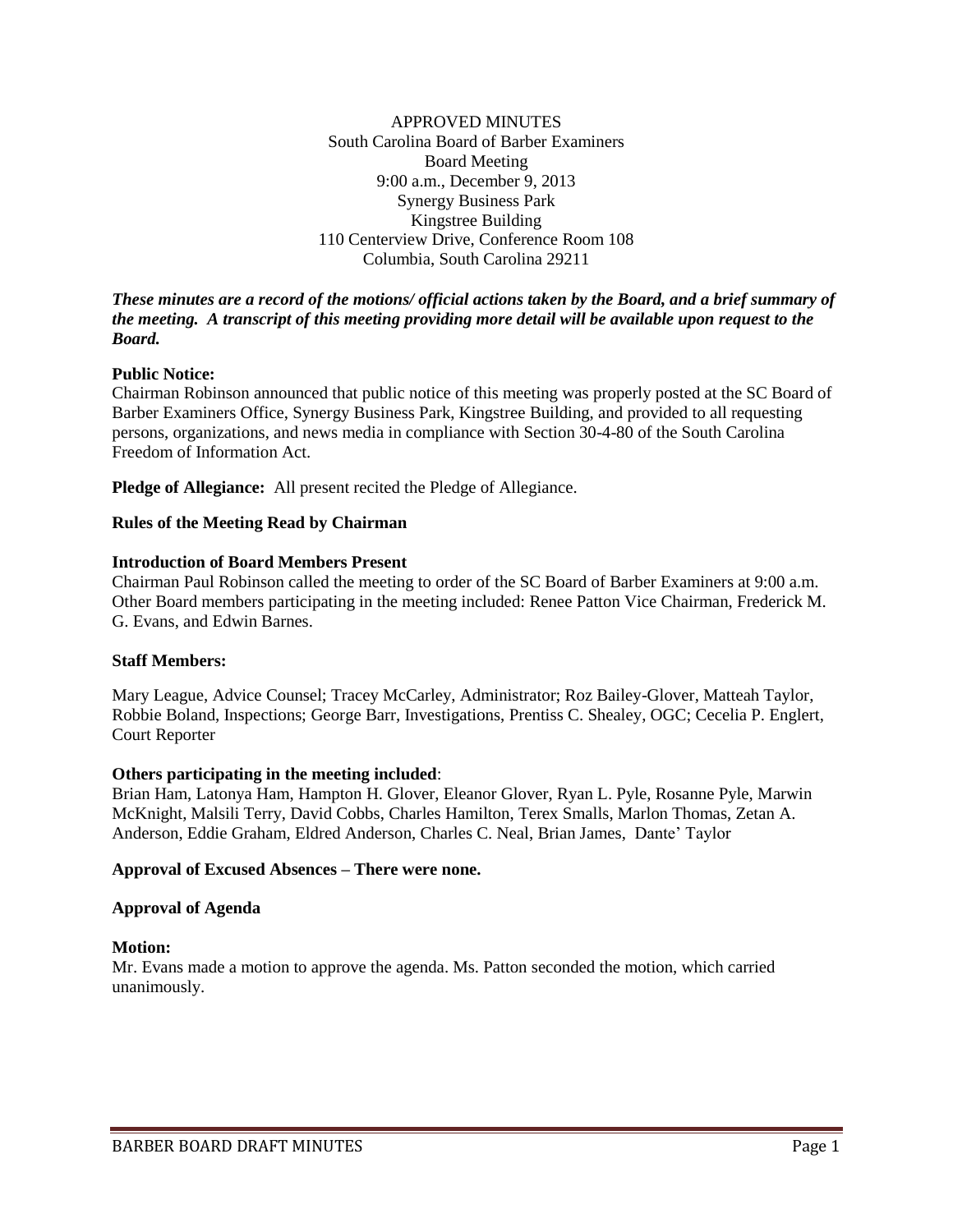# **Approval of Meeting Minutes – October 14, 2013**

# **Motion:**

Ms. Patton made a motion to approve the minutes with a correction to line 308. Mr. Evans seconded the motion, which carried unanimously.

# **Chairman's Remarks – Paul E Robinson - there were none.**

## **Proposed Chapter 10: Fee Replacement Option – Advice Counsel**

Ms. League explained to the Board that LLR's Director needed a vote to determine if the Board wished to place their fees into the new Chapter 10. Chapter 10 will be the global section for fees. The Board has the options to have their fees listed in both the regulations and Chapter 10.

# **Motion:**

Mr. Barnes made a motion to accept the Director's recommendation to place the Boards fees into Chapter 10. Ms. Patton seconded the motion, which carried unanimously.

## **Administrator's Remarks, For Information – Tracey McCarley**

Ms. McCarley let the Board know that December 20, 2013 was her last day and that someone new will be named in her place very soon. Mr. Robinson and the Board thanked Ms. McCarley for her service to the Board.

## **OIE Report – Office of Investigations and Enforcement – George Barr**

Mr. Barr reviewed the OIE report with the Board. The Board had several questions. Mr. Barr replied that the column on the report marked "Do Not Open" referred to cases reviewed by a case review officer determined that no case could be open or that there was no jurisdiction to open a case. Ms. Shealy added that anyone can file a complaint against someone who does not have a license. At that point a cease and desist letter can be sent to the unlicensed individual, but a case cannot be opened. The public is protected because the cease and desist can be filed with the Administrative Law Judge for resolution. The Board accepted the report as information.

## **OGC Report – Office of General Counsel – Prentiss Shealy**

Ms. Shealy reviewed the OGC report with the Board. She stated that there were 44 open cases, 115 pending action, 27 pending CA/MOA's, 2 pending final Order and 23 cases closed. The Board accepted the report as information.

## **Inspection Report – Robbie Boland**

Mr. Boland reviewed the inspections report with the Board and indicated that the low numbers for November 2013 was due to the week-long training session inspectors attended. Mr. Boland added that if unlicensed practice is determined, the inspectors use the guidelines provided by the Board for barber shops and schools. The Board accepted the report as information.

Ms. McCarley let the Board know that the financial report was for budgetary information only. All participants were reminded to sign-in. The meeting was turned back to the Chairman.

Mr. Robinson asked all attendees present for a hearing to stand when their name was called to be sworn in as a group. All were sworn in. Each person would present their identification to the court reporter when they are called to testify.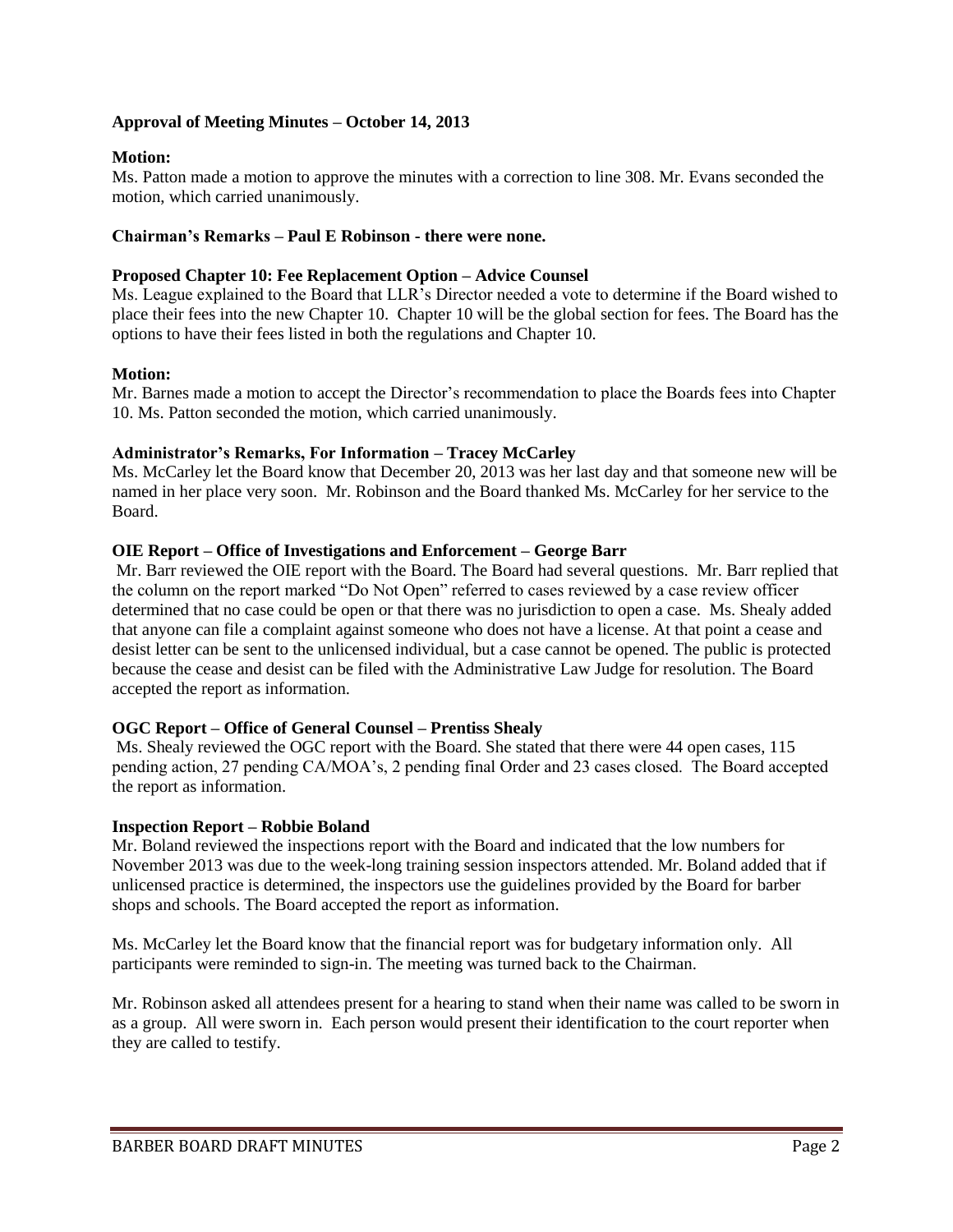## **Old Business**

## **Review for the Reinstatement of a license with a Background Check – Charles Neal**

Mr. Neal previously appeared before the Board with an unresolved charge. Mr. Neal stated that he missed the last meeting due to a scheduling conflict. He needed to have his background report information resolved before the Board could decide on his case. The Board asked Mr. Neal some questions about his background report. Mr. Neal explained that he was given a fine and provided the Board with supporting documents. The Board asked Mr. Neal if he knew Mr. Brandon Michael Davis. Mr. Neal replied that he did not know him. Mr. Neal stated that he was not on probation, but had to pay a fine at the rate of \$40 per month until the \$775.08 was paid in full. He stated that he pays the Carolina Electric Monitoring Service which is a collection service and he would not go back to jail if the fine was not paid. The Board expressed concerns about Mr. Neal's twenty years of problems with the law. Mr. Neal stated that as he told the Board in a previous meeting that the victim was his son. The Board had no further questions.

# **Motion:**

Mr. Evans made a motion to reinstate Mr. Neal's license with a one year probationary period. Mr. Neal will provide the Board with a current background report at the end of the probationary year at his own expense. Any additional charges will impact his license. Ms. Patton seconded the motion, which carried unanimously.

## **New Business**

# **Discussion/Clarification of Secondary Barber Programs – Eleanor Glover, Marwin McKnight and Terex Smalls**

Dr. Glover appeared before the Board seeking clarification or guidelines and procedures for statewide approval for the written and practical exams to be taken in one day as an option for secondary schools, and allowing three year student permits for all secondary barber programs. In addition, she is requesting clarity on PCS' connection with the Barber Board decisions regarding affidavits, forms, procedures etc. Dr. Glover would like for the Board to provide specific guidelines for secondary schools, if different from postsecondary schools, so that the schools are able to follow all procedures in accordance with LLR regulations.

Dr. Glover stated that the Ridge View High School currently has one instructor per twenty students and that the Board requires a list of all instructors. This poses a problem for public schools because of the way the public school is configured. There are usually more than twenty students per class at any given time. Students stay in a school program for a maximum of three hours per day. Dr. Glover wanted the Board to reconsider changing the ration of one instructor per twenty students for Fort Dorchester, Hayward Career Center and Beaufort Jasper ACE. Mr. McKnight spoke for Beaufort Jasper ACE. He clarified that there were twenty-eight students made up of juniors and seniors. There are never more than twenty students enrolled under one instructor license. The Board approved their program in 1998. The Board asked staff to locate the Board minutes from 1998 for review. Mr. Barnes stated that he remembered the issue of the student ratio and that the Board made an exception at the time. Mr. Evans stated that the Board must ensure that they are not in violation of section 17-14 and that there must be a minimum of ten barber chairs for the students. Mr. McKnight assured the Board that there were twenty-one barber chairs for the students.

Ms. McCarley let the Board know that minutes only go back as far as 2000. Mr. McKili Terry let the Board know that students complete 540 hours of theory coupled with 1,000 to complete 1,540 hours of training along with the academics. Mr. Terry provided the Board with a copy of the school curriculum. He also stated that the testing service, Professional Credential Service (PCS) was not accepting copies of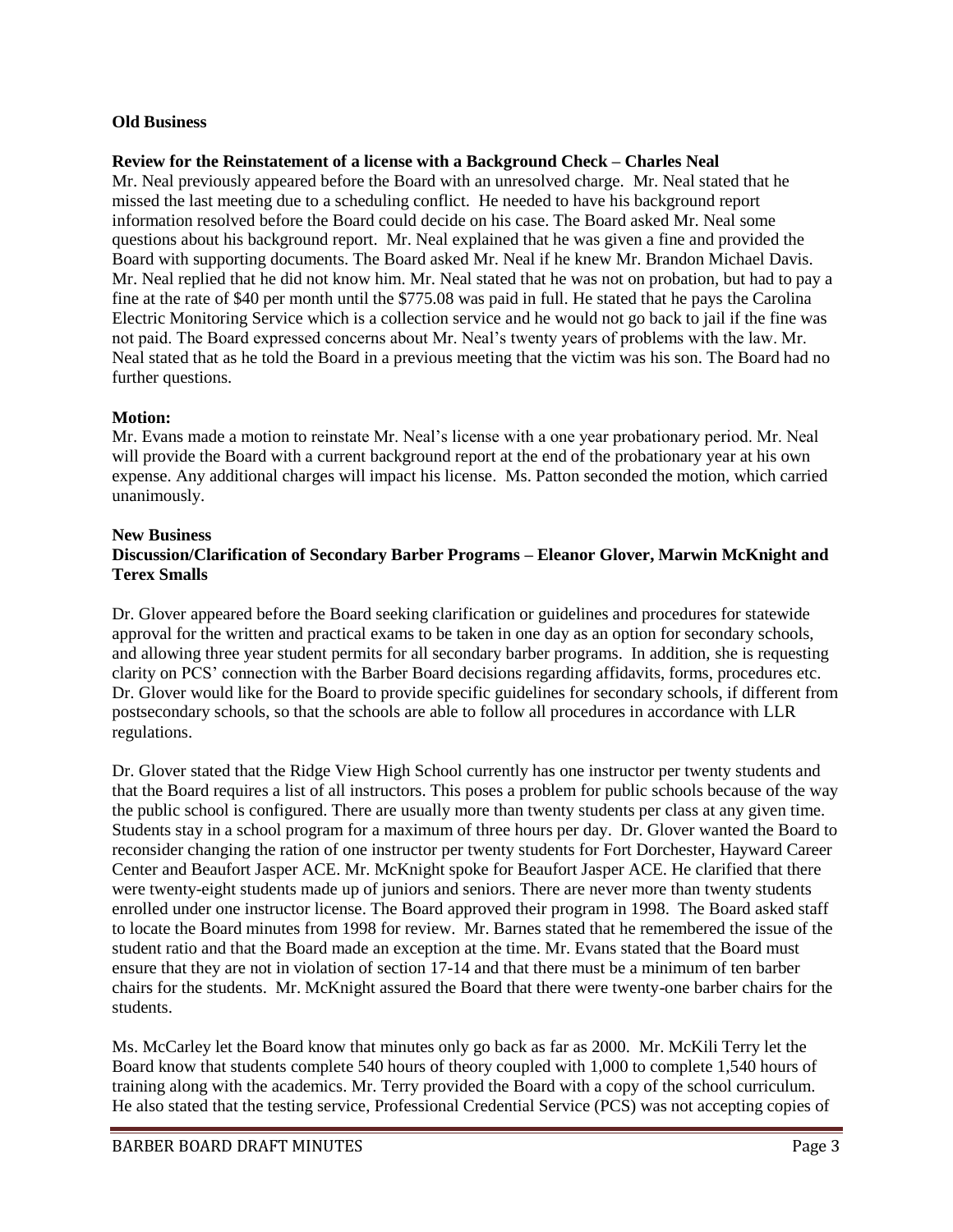the school's affidavit. Mr. Robinson stated that the school has to use the affidavit required by the State Board for PCS. Public schools can incorporate the 40 hours of academics into the curriculum with the collaboration of the Department of Education. Do not separate out the hours and the schools do not need any additional affidavits for the testing service.

Dr. Glover wanted direction from the Board about students taking the examinations before leaving high school in April and May. The affidavit will show the barber program hours completed and they students should be able to take the examinations before graduation. There are two issues, early testing for students who have not completed high school and the student to instructor ratio. Mr. Smalls stated there were 27 students ready to enter the Ridge View High School public school barber program. Mr. Evans stated that the Board would like to accommodate the school but must ensure the Board is acting within the guidelines of the state. A compliance discussion ensued and a discussion about three year permits. Mr. Robinson let Dr. Glover know that the Board would have to discuss her requests further during executive session later on in the meeting.

# **Review for Approval of Barber School Opening – The Barber Shop Experience Training Center – Brian Ham**

The Board reviewed the school application submitted. Mr. Ham wants to open the school by January 13, 2014. The Board had concerns about the square footage of the space. Mr. Ham stated he has several students with applications for pre-enrollment including several veterans. Mr. Ham is the only instructor. Mr. Robinson stated that Mr. Ham would need to plot out a larger space for the students and resubmit the floor plans to the Board along with a copy for Mr. Evans who will attend the inspection.

# **Motion:**

Mr. Evans made a motion to approve the license pending the submission of a new layout for the space. One copy must be submitted to the Board along with a copy for Mr. Evans for the inspection. Ms. Patton seconded the motion, which carried unanimously.

# **Hair Braider Review for Approval of Background Check – Tyeshe Spenser**

Ms. Spenser appeared before the Board to answer questions about her background report. Ms. Spenser stated that the charges were seven years old and that she was not on probation. She has a job at Lola's Salon is f the license is approved.

# **Motion:**

Ms. Patton made a motion to approve the license. Mr. Evans seconded the motion, which carried unanimously.

## **Registered Barber by Exam, Review for Approval of Background Check – Ryan Pyle**

Mr. Pyle appeared before the Board with his OJT instructor, Mr. Hampton Glover and his mother, Ms. Rosanne Pyle. Mr. Pyle stated his problems started when he was younger. Mr. Pyle stated his dedication to the profession stated while in prison. Mr. Pyle stated he was released in 2012 and is not currently on probation or parole. He receives counseling mainly through his church, but nothing formally required. Mr. Pyle stated that the 2013 charge was a misdemeanor, and a traffic charge. Mr. Glover stated he is Mr. Pyles instructor and spoke highly on his behalf. Mr. Glover stated that Mr. Pyle was a fine barber and asked the Board to grant licensure even if it is granted with probation. Ms. Pyle stated that barbering has given her son a purpose and second chance and he is dedicated to making it his career.

## **Motion:**

Ms. Patton made a motion to approve the license with a three year probationary period. The information on the pending case must be sent to the Board and Mr. Pyle must supply a current background report at the end of each year to the Board at his own expense. Any additional infractions will result in an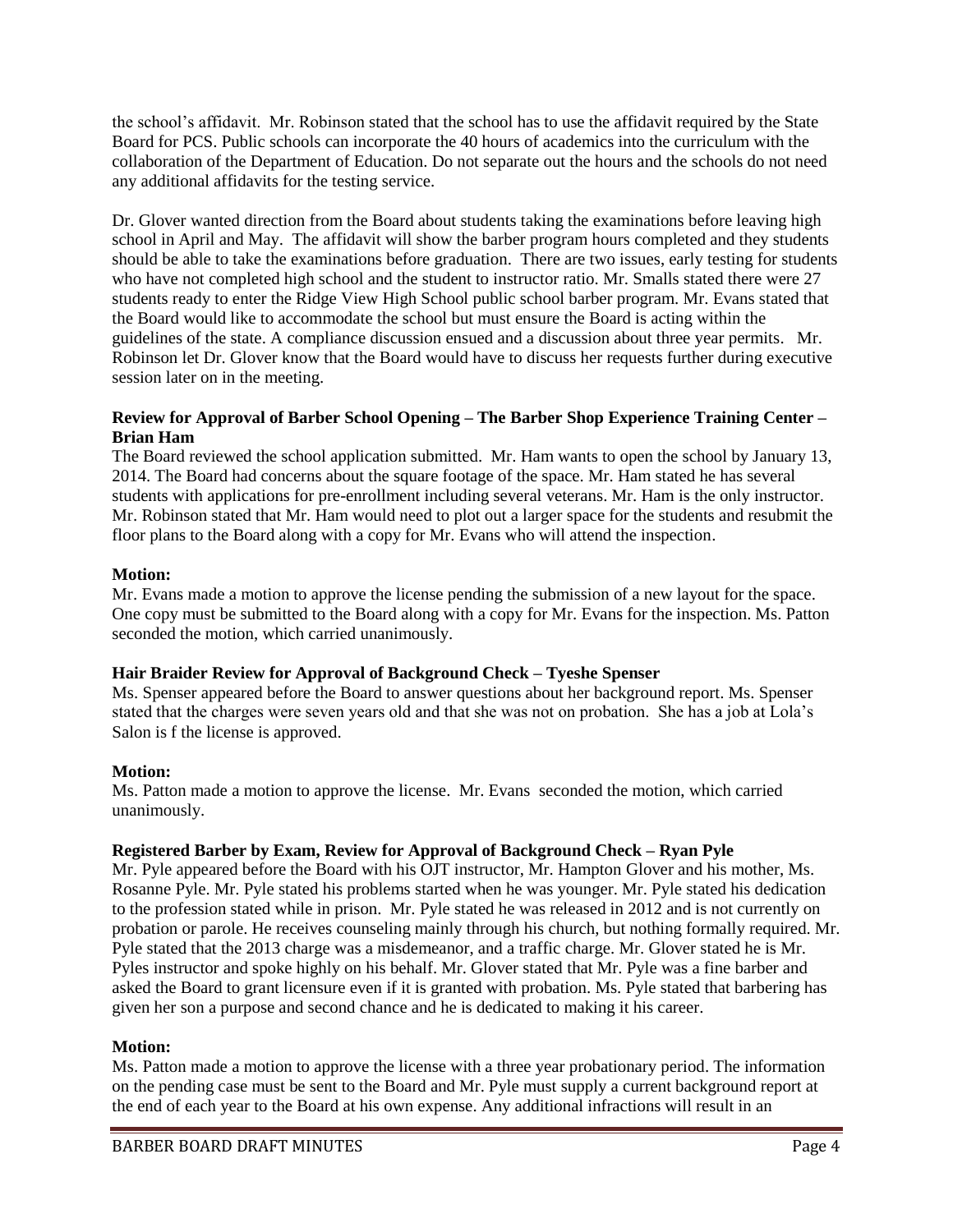Administrative Suspension of the license. Mr. Barnes seconded the motion, which carried unanimously.

**Registered Barber by Exam, Review for Approval of Background Check** - Eldred D. Anderson Mr. Anderson appeared before the Board to answer questions about his background. Mr. Anderson brought in a character witness, Mr. Khalid Gadson. Mr. Anderson stated that several of the charges were dropped against him. Mr. Anderson stated that the disposition of the 2012 issue was dropped down to a fine. He attended counseling on his own through the Alcoholics Anonymous. His driver's license is still suspended. Mr. Anderson stated that none of the offenses took place in or near a barber shop. Wants to make this positive change for his family and does not want the old life style anymore. Mr. Gadson spoke on behalf of Mr. Anderson. Mr. Gadson has known Mr. Anderson for ten years and spoke positively on his behalf.

# **Motion:**

Ms. Patton made a motion to approve the license with a one year probationary period and a SLED report submitted at the end of the year at his own expense. Mr. Barnes seconded the motion, which carried unanimously.

# **5 MINUTE LUNCH BREAK**

**Review for Approval of a Master Hair Care license with a Background Report – Ronald Linder** Mr. Linder appeared before the Board to answer questions about his background report. Mr. Linder stated that he has not had any additional charges since 1999. Mr. Linder is on community probation until March 2014. 1997 was the last conviction.

# **Motion:**

Ms. Patton made a motion to approve the license. Mr. Barnes seconded the motion, which carried unanimously.

# **Review for Reinstatement of a Registered Barber license with a Background Report – Eddie Graham**

Mr. Graham brought Ms. Kathy Fant as a character witness. Mr. Graham stated that he has been cutting hair for 33 years. Mr. Graham stated that he is moving on with his life and has done his time. Mr. Graham stated that his last charge resulted in a fine and was dismissed. The receipt for the paid fine was submitted to the Board for review. Mr. Graham has a job waiting at In the Cut Barber Shop once his license is reinstated. Ms. Fant, a licensee for thirty-three years testified on behalf of Mr. Graham's good character and that Mr. Graham is trying to move on with his life.

# **Motion:**

Ms. Patton made a motion to approve the reinstatement of the license with a one year probationary period and the submission of a current SLED report to the Board at the end of the year at his own expense. Mr. Evans seconded the motion, which carried unanimously.

# **Review for Reinstatement of a Master Hair Care, Instructor and Barber Shop license with a Background Report – Zetan Anderson**

Mr. Anderson stated that in December 2011 that his shop was in the process of being robbed. Since that time, he obtained a fire arm to be carried in the shop or at home only. Mr. Anderson stated that the charges were non-convictions. On November 27, 2013 Mr. Chris L. Robinson submitted a student permit application indicating Mr. Anderson as the instructor who had an expired Instructor, Shop and Master Hair Care license. Mr. Anderson stated he has since received anger management counseling and completed counseling at PTI. He has been a licensee since 2000.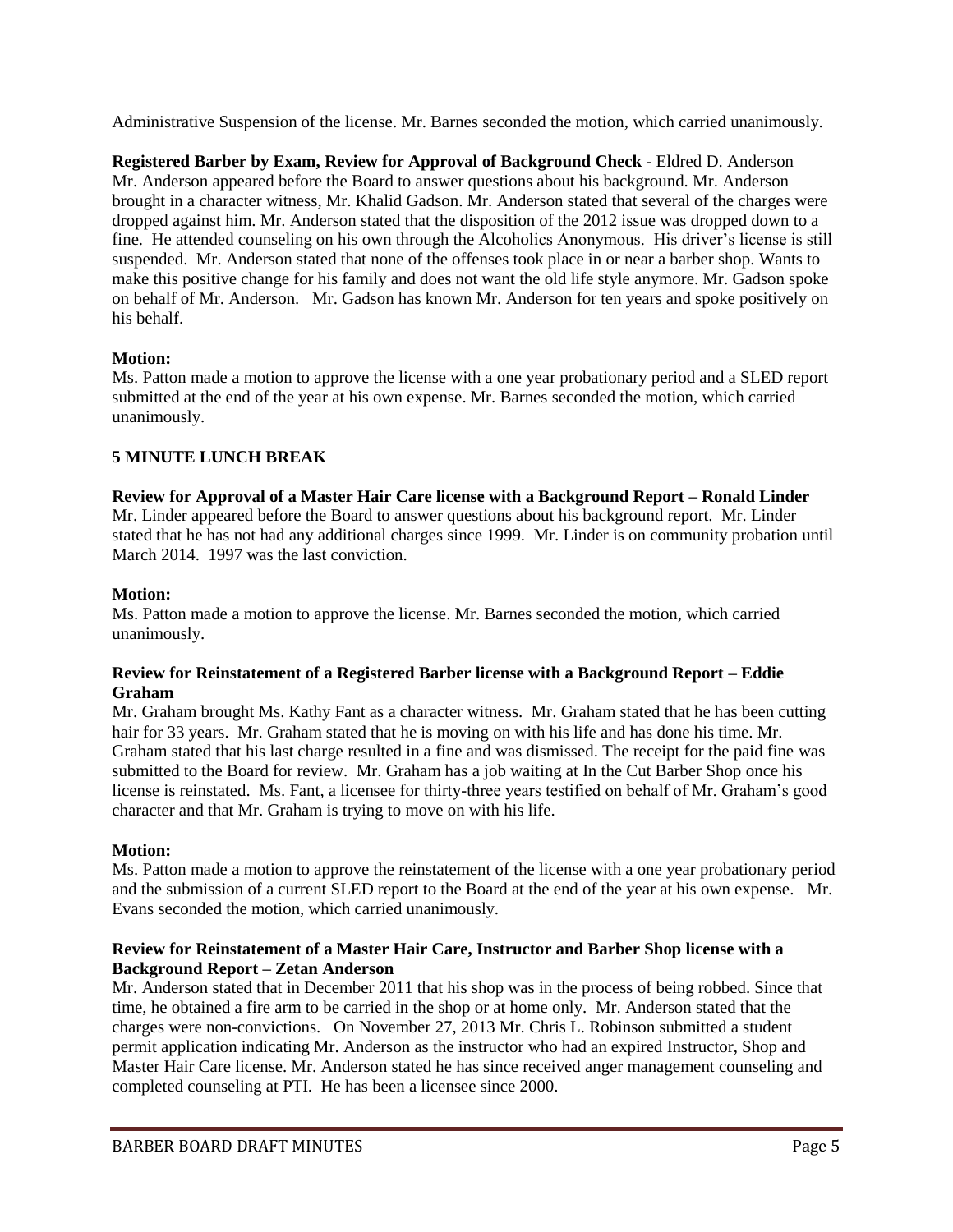## **Motion:**

Ms. Patton made a motion to reinstate the Master Hair Care, Instructor and Shop licenses. Mr. Evans seconded the motion, which carried unanimously.

## **Review for Approval of Third Student Permit – Dredrick Singletary**

Mr. Singletary was asked to appear before the Board to answer questions the Board had about his request for a third permit. Mr. Singletary was absent. There was no determination made.

### **Review for Approval of Third Student Permit – Brian James**

Mr. James appeared before the Board to answer questions the Board had about his request for a third permit. Mr. James testified that there was very low customer traffic coming into the shop where he was training. He stayed at Distinguished Gentlemen Barber Shop, but business was slow. He found the Diamond Cutz Barber Shop in Goose Creek which is closer to home. He stated that the first permit was issued for Lucciono's 2X Platinum Salon. He stayed there for 4-6 weeks only. The second permit was for Distinguished Gentlemen for one month and two weeks. Mr. James stated he really did not get to use his second permit which was awarded in 2013 and the permit is still current. He just wants to go to another shop. No hours were recorded for Diamond Cutz. Mr. James stated he has 960 hours so far and no hours under the second permit.

## **Motion:**

Ms. Patton made a motion to grant the third permit. Mr. Evans seconded the motion, which carried unanimously.

### **Review for Approval of Third Student Permit – Charles Hamilton**

Mr. Hamilton appeared before the Board to answer questions the Board had about his request for a third permit. Mr. Hamilton stated he received a third permit on 2/2011 to complete his hours, but Mr. Shannon Jenkins closed the shop after three months. He has 534 hours to complete his training. The hours gained with Mr. Jenkins were not reported and he did not receive a monthly report from Mr. Jenkins before he closed.

### **Motion:**

Mr. Evans made a motion to grant the third permit. Ms. Patton seconded the motion, which carried unanimously.

### **Review for Approval of Third Student Permit – Rayciko Johnson**

Mr. Johnson appeared before the Board to answer questions the Board had about his request for a third permit. Mr. Johnson stated that he has been with visions Institute of Hair in Sumter for two years. While on his third permit he was informed on August 2013 the school was closed. He transferred to Ragin Barber Institute to finish his hours and now that school is closing. Mr. Robinson stated that there are four other students enrolled that must be notified that they can transfer without penalty.

### **Motion:**

Ms. Patton made a motion to grant a fourth permit due to the school closings. The motion did not carry for lack of a second.

The Board discussed the situation. The third permit ends on June 2013. All agreed to give Mr. Johnson the full year permit and reissue the third permit.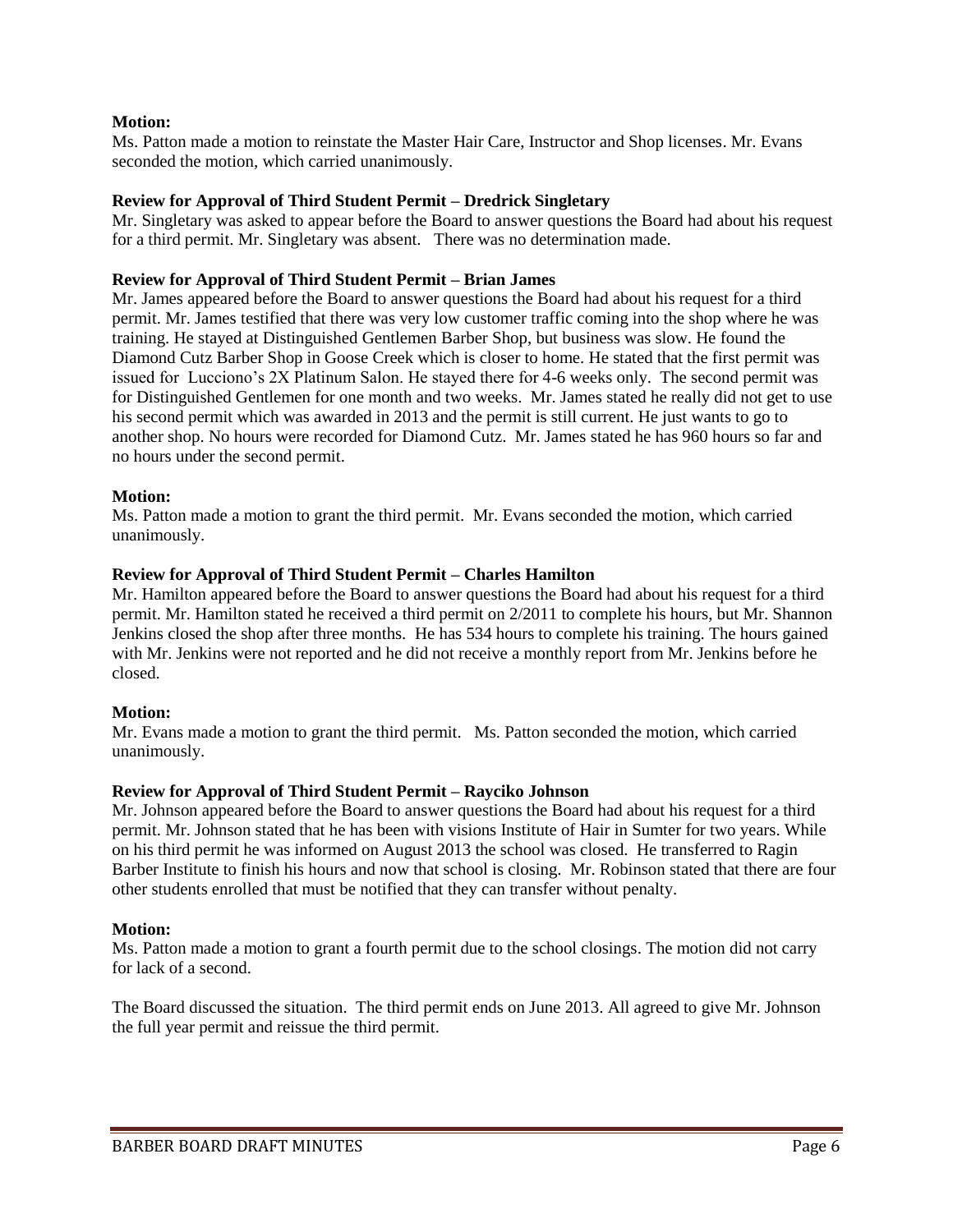## **Motion:**

Ms. Patton made a motion to reissue the third permit for one year from today. Mr. Evans seconded the motion, which carried unanimously.

## **Review for Approval of Third Student Permit – Dante Taylor**

Mr. Taylor was sent a letter to appear before the Board to answer questions the Board had about his request for a third permit. Mr. Taylor was not present. The Board did not make a determination about this case.

## **PCS and their communication with schools, student testing and cross-over licenses.**

# **Motion:**

Ms Patton made a motion to go into executive session for legal advice regarding PCS and their communication with the schools, student testing and cross-over licenses and other matters. Mr. Evans seconded the motion, which carried unanimously.

# **Motion:**

Mr. Evans made a motion to return to public session. Ms. Patton seconded the motion, which carried unanimously.

During executive session no motions were made or votes taken.

Mr. Robinson let the Board know that the February 10, 2014 Board meeting conflicts with the National Board Meeting scheduled February 8-10, 2014 in Tampa, Florida. Therefore the February 10, 2014 Board meeting must to be changed to another date either the week before or the week after the national meeting. Two board members, Mr. Robinson and Ms. Patton will be attending the national meeting.

## **Motion:**

Ms. Patton made a motion to approve Mr. Robinson and Ms. Patton to attend the National Board Meeting the week of February 8-10, 2014 in Tampa, Florida. Mr. Evans seconded the motion, which carried unanimously.

Regarding the issues expressed by the Department of Education, Mr. Robinson stated that the issues with the Department of Education there are no regulations that address secondary barber shops. Legal counsel will conduct further research. The Board fully supports secondary education barber programs, but will need further research and will visit this issue at a later time. The same goes for moving forward with early testing and student teacher ratios and the PCS affidavits. Legal counsel, Ms. Mary League, will be in contact with Dr. Glover. Mr. Robinson let Dr. Glover know that the Board did not have enough latitude to advise her at this time. For both public and private schools, the requirement is to have more than one instructor on record if more than 20 students.

In support of early testing, Dr. Glover stated that students can start the practical exam in March, the theory in April and by May, the seniors are basically done with their education. They should be able to test and pass before leaving school.

## **Discussion:**

Mr. Evans let the Board know that he has received complaints regarding hair braiders performing work outside of their scope of practice.

## **Board Member Reports - there were none.**